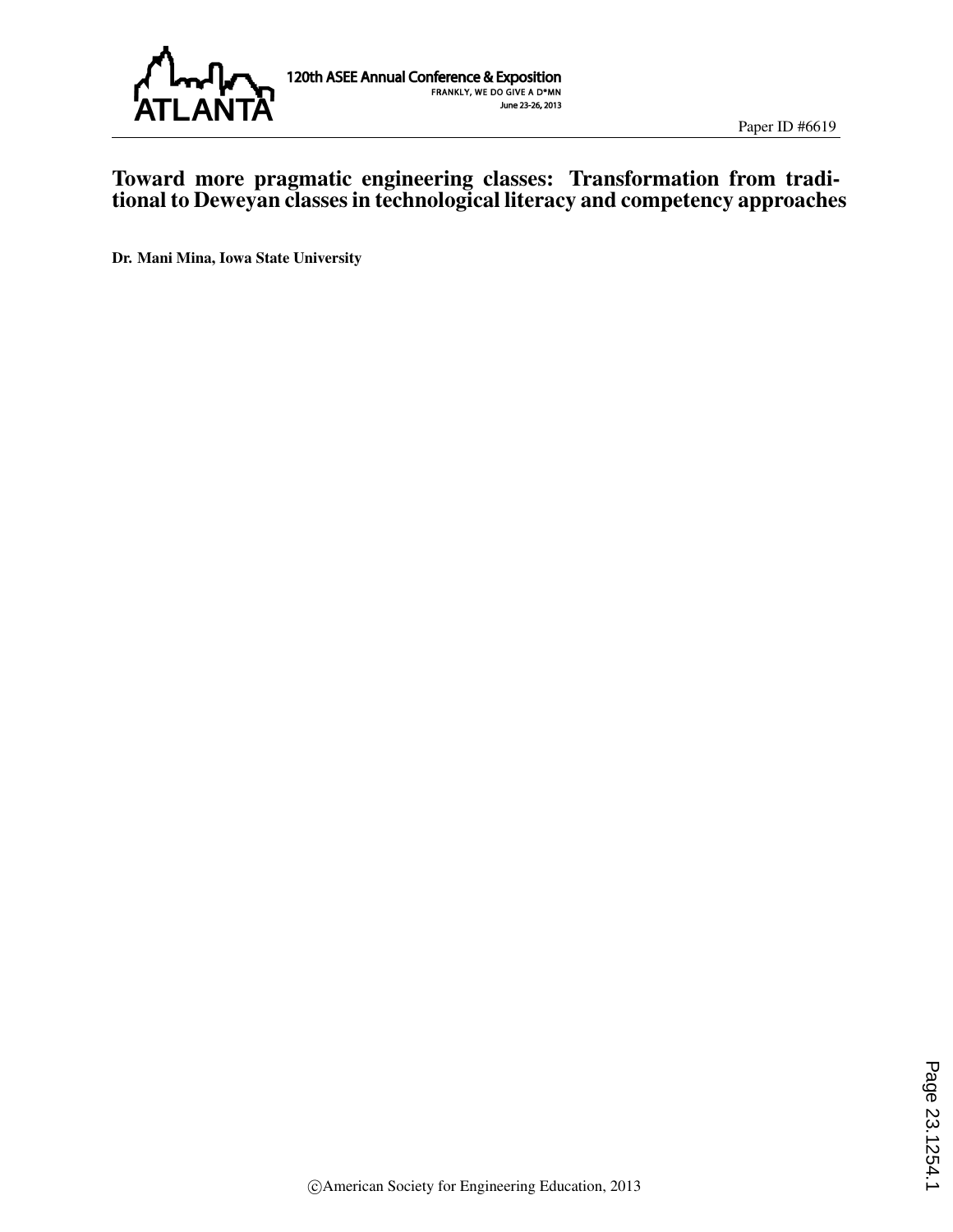# TOWARD MORE PRAGMATIC ENGINEERING CLASSES: TRANSFORMATION'FROM'TRADITIONAL'TO'DEWEYAN'CLASSES'IN'TECHNOLOGICAL' LITERACY AND COMPETENCY APPROACHES

Mani Mina<sup>1</sup>and Iraj Omidvar<sup>2</sup>

<sup>1</sup>Electrical and Computer Engineering, Iowa State University, Ames, IA 50011, USA <sup>2</sup>Sothern Polytephia State University, Meriette, GA 20060, 2806, USA <sup>2</sup>Sothern Polytechnic State University, Marietta, GA 30060-2896, USA

#### **ABSTRACT**

This paper looks at what some initial steps that teachers of traditional, lecture-based, one-sided engineering classes can take to transition to Deweyan, inquiry-based classes. The goal of this study is to identify concrete stepby-step actions needed for transitioning towards inquiry-based classes where critical thinking and systems-level approaches to problem solving are prominent elements of the course and where presentation of out-of-context' facts is avoided. The paper first examines the basis of traditional classes in order to identify and discuss their main shortcomings and to explain the need for modifications. This explanation will be in part grounded in our findings about teaching technological literacy and competency classes.

#### INTRODUCTION

Engineering colleges and programs were very successful in producing a technical workforce and a number of effective leaders in technology in the late 19th and 20th Centuries. During that period, the engineering curriculum in'higher'education'has gone through major changes. The historic launch of Sputnik began a new era for science and engineering development. The flourishing of engineering and science in the 1960s and 1970s led to a series of remarkable discoveries and inventions that continue to this day. Since the 1960s, engineering education has changed in many ways, but very few revolutionary concepts have been introduced. Overall, most engineering schools' have continued to focus on the same delivery methods with small changes of style. [1, 2]

However, as many engineering programs recognize, there is a need for more changes. Recently, attempts are being made to encourage hands-on learning and to promote creativity and active learning. We believe that engineering education'needs fundamental modifications and new approaches to match the needs of the  $21<sup>st</sup>$  Century.

In previous papers and presentations, we have discussed classes and curricula that are based on the Deweyan' pragmatic philosophy and argued that they have tremendous potential for creating critical thinkers and lifelong learners and therefore more adaptable problem solvers than the current crop of engineering-education graduates. Authors have also identified the studio model as the best course structure for accommodating Deweyan philosophy. However, a shift to that model requires a comprehensive review and revision of the standard engineering curricula and practices. The main objectives of the paper will be to explore this practical question: "How'can'instructors'and'administrators'gradually'make'the'fundamental'changes'needed'to'move'the'courses' and curricular structures of engineering programs to match the Deweyan (inquiry-based) educational  $philosophy$ ?"  $[1-4]$ 

Engineering-program reform would have a better chance of success if in gradual, progressive steps engineering faculty come to reflect on their underlying educational value systems and belief structures in the context of their specific pedagogic practices. Thus, this paper attempts to identify some of the needs and possible ways of assessing and modifying educational practices in engineering.

Specifically, we introduce ideas for helping a typical engineering class to incorporate more inquiry-based content. Finally, some of the findings based on engineering classes for non-engineering students are presented and discussed.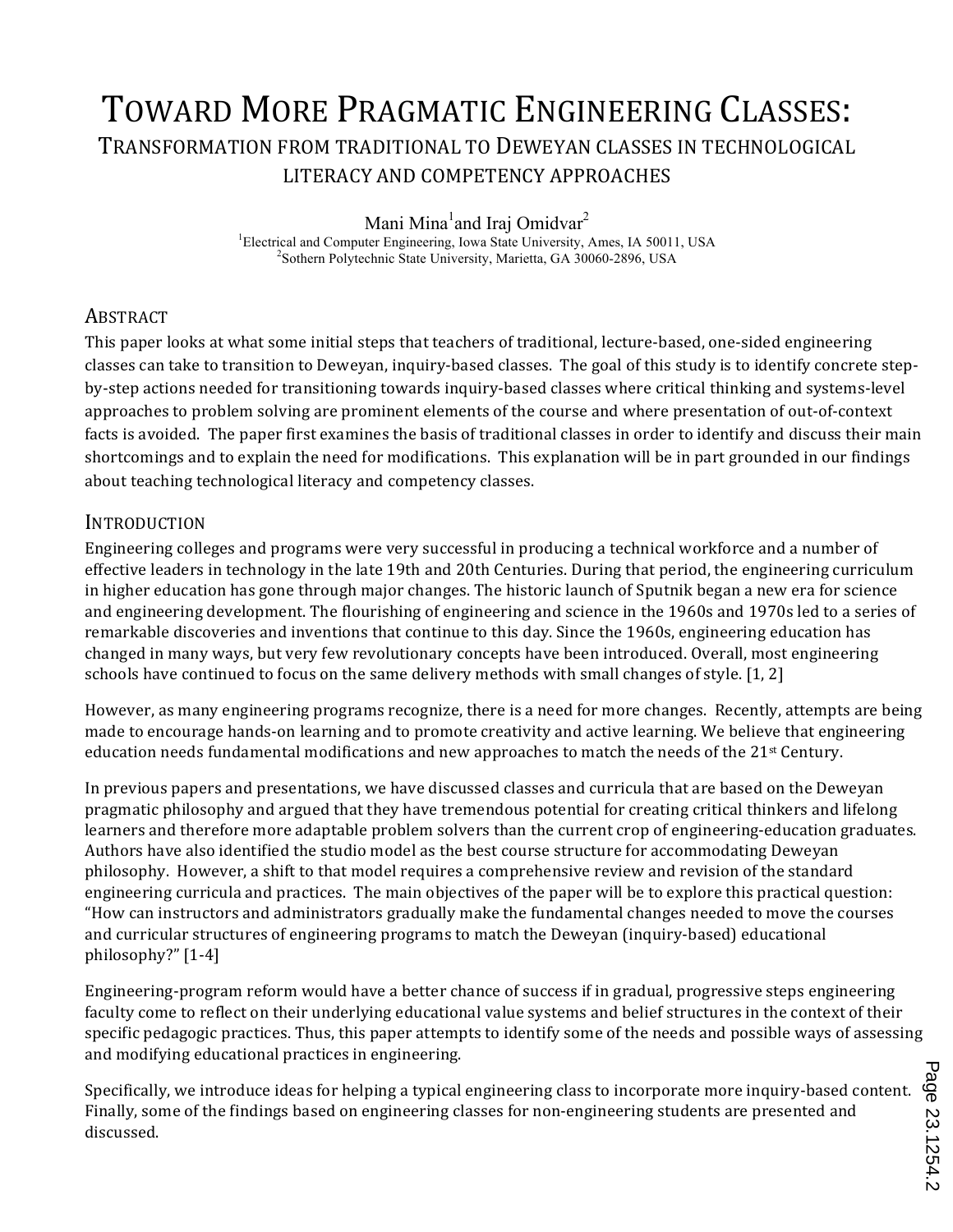## THE MOTIVATION

During the last 100 years, engineering education has gone through major soul searching and philosophical debates. The need for this search and these debates continues, perhaps more so now than in the past. The need for a better approach to engineering education is in part related to the fact that engineering and science are in constant transformation, expansion, and intermixing. This pedagogical debate and philosophical dialog will continue to engage all consciences educators and engineering enthusiasts for the  $2<sup>nd</sup>$  and  $3<sup>rd</sup>$  decades of the  $21<sup>st</sup>$  century. The truly enormous challenge facing engineering education can be formulated in this way: What effective curricular and pedagogic practices can educate and prepare practical engineers with proven ability in critical thinking, in mathematical reasoning and analysis, a firm grounding in scientific and engineering methodologies and knowledge to address the complex, multidisciplinary, and multidimensional problems that humanity faces now and will in the future.

Of course, educators in all fields are actively trying to change and be more effective. However, most engineering schools have not gone through fundamental changes since 1970's. Although engineering is fundamentally pragmatic, hands-on, and project and application driven, engineering *education* has been drifting away from that approach since 1970-80s. By the end of 1980's most major universities started to have more mathematical, physics-based, and abstract conceptual approaches in classes to be able to solve bigger problems, and attract more federal funds for research. Gradually, many programs have lost their pragmatic and design-based approaches that engineers historically have been famous for.

As our knowledge base expands, placing greater demands on programs to provide rigorous training in mathematics as well as expanded coverage of physical sciences, engineering classes have gradually become sites where students are systematically presented with and systematically required to review the vast depository of concepts and facts engineers need to know. Courses are packed with important formulations, problems, drilled exercises, discussions of numerous technical issues, know-hows, important methods, and deep analysis contents. These are all important and necessary but they have gradually crowded out critical thinking in the context of the practical activities of engineering.

Most schools are still claiming to have programs that are practical, and provide students with very strong' foundations in engineering. Many also claim that students seem to be losing their interest and capabilities in their mathematical and problem solving skills and are focusing less on foundational detail. This is definitely in the opposite direction with respect to the expectations of engineering educators. [4-6]

In our experience, engineering students often pursue schooling to guarantee better-paying jobs. To most engineering educators, it is a disappointment that students often do not show enthusiasm for engineering as a profession, which historically has had a strong sense of social awareness and conscience. Nor do students seem to have a strong appreciation for the pragmatic uses of mathematics, science, and technological know-how. The broader goal of engineering as a discipline tasked with changing the world for the better using tools and technologies and the perspective that engineering is a field to design and create new "things" are not in the conceptual repertoire of many of engineering students about their chosen field of study. We believe these gaps emerge from the dominant value systems underpinning undergraduate engineering education.' Unfortunately, a packed curriculum emphasizing acquisition of facts at the expense of embodied (grounded in the social and personal lives of students) experiential learning and fundamental systematic critical thinking dominates current engineering education. [4-11]

As educators we know that content is of course important and discipline is needed. However, content and discipline are necessary but insufficient elements of engineering education. And introducing more content and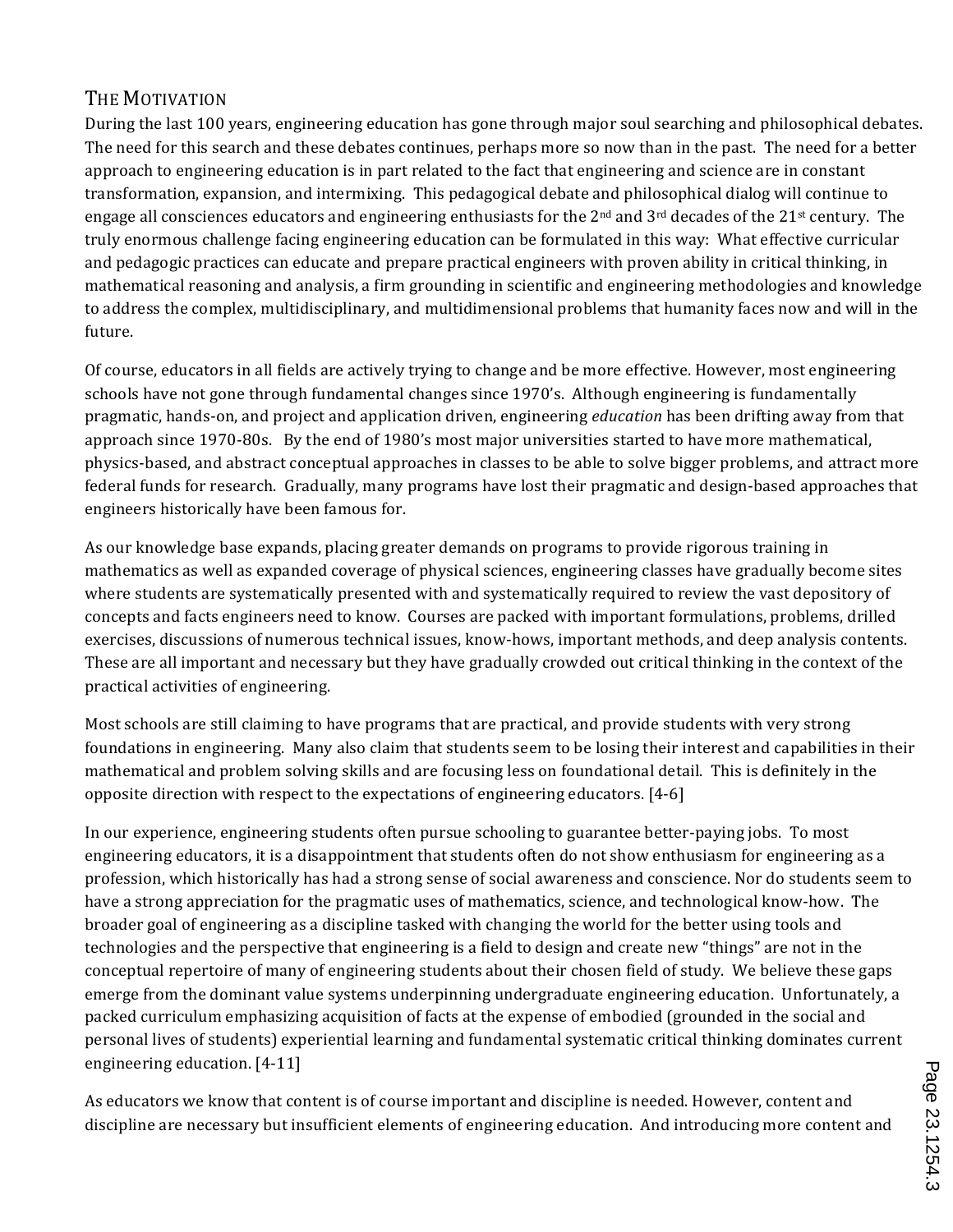more discipline will not solve the problems engineering education faces, especially as these challenges are greatly magnified by the new, unwelcome trend towards larger engineering classes.

## A NOTE TO ALL ENGINEERING EDUCATORS

Authors of course recognize the value of traditional classes. Our friends, colleagues, and associates have been successfully educated through mostly traditional systems of education. The goal of this paper is to identify the modifications' needed to improve our education to prepare our students for the complex and non-linear problems that the engineering workforce of the future will be facing. The need for creative, flexible, and critical thinking groups of engineers who are able to understand the larger problems their societies face and to collaborate not only with engineers within sub-disciplines of engineering but with professionals in other disciplines has never been greater. So the broad framing question for this paper is "What kind of engineering education can best move in that direction?" An answer to that question requires the engagement of all engineering educators in a systematic search for answers to that question.

This paper ultimately hopes to offer a possible venue for introducing a self-questioning (critical thinking) element to engineering education.' We believe a key first step is to introduce adding an inquiry-based question-andreflection'element'to class activities. Our creative colleagues involved in project-based learning, collaborative learning, design-based learning, problem-based learning, and others are already successfully using what we suggest. The introduction and gradual mainstreaming, in traditional engineering classes, of inquiry-based reflections and questioning according to the pragmatic philosophy of John Dewey can greatly complement and improve the creative efforts that is being made by our colleagues [11].

## ENGINEERING CLASSES, INSTRUCTOR, AND MAJOR ISSUES

In traditional engineering classes, the lecturer leads the class presentation, shows the basics, derivations, and identifies essential and relevant points. These traditional lectures are more or less unidirectional. The lecturer will provide definitions, methodology, examples, and will review the material and important information. The assumption is that the expert (the lecturer) through delivery of information and limited discussion will provide the framework of the material, facts, relationships, and practical applications. Such a traditional approach has been the may of most of mathematics, science, and engineering classes. There are some new developments that are taking place in the last decade, but we need more [12,13]. Within this delivery model, there are some variations, including some new creative styles with more student collaboration. [12] Traditional classes stick to exact and detailed syllabi, which are viewed as more important than allowing student discussions, work sessions, and other reflective activities.

From very early days, educators knew that engaged students will perform better. Starting in late 1990s and early 2000s educators added engaging activities to enhance students' knowledge retention and knowledge base. To introduce more discussions, many programs have introduced recitation sessions, where students would work on applications, solve problems, and review the lecture materials in order to enhance their foundation and knowledge integration. In most major schools, recitation classes have been strictly problem solving/reviewing sessions. The recitation instructor (often a teaching assistant) will review and lead discussions on the main concepts, approaches, and examples. But this approach can have limited discussion-based reflective activities for the students. Thus, although some recitation sessions include elements of interaction and collaboration, the critical inquiry-based reflective activities remain rare [12-13].

Notably, and more recently, few programs also have added different modes of engagements to the traditional approach, for example, cooperative, project-based, hands-on, or design-based learning to help improve students' engagement and activities.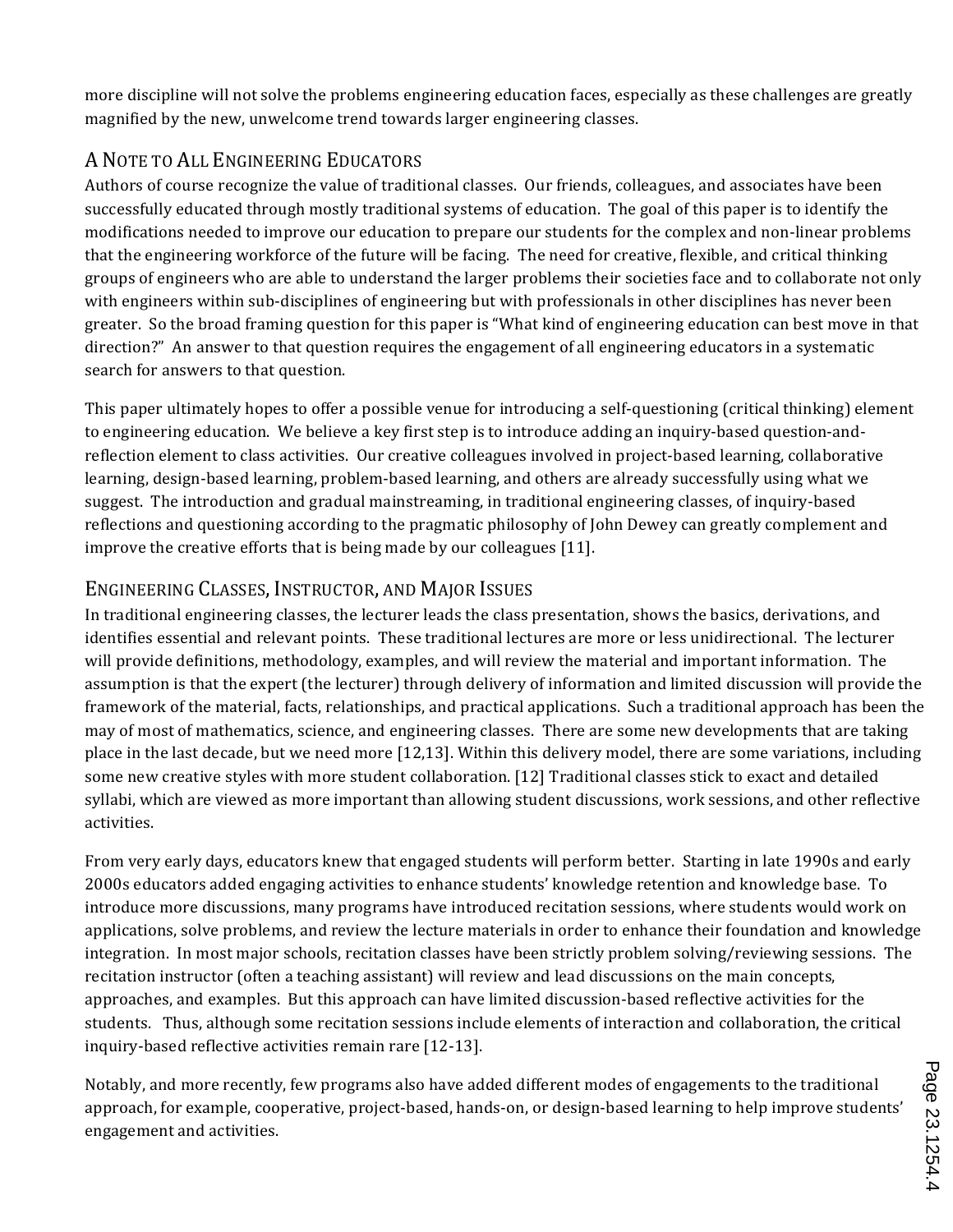The hope and premise of the most traditional approaches is that students who listen, work, and engage with' master teachers (in most cases this has been a master apprentice model [19]) they will learn a thinking process. Consequently, the students will take various classes that are thoughts by different masters and try different approaches to become better thinkers.

All engineering educators are familiar – either as students or lecturers -- with successful examples of such classes with dynamic and great presentations that continue to help many students learn and understand the subject matter.

Mathematics, science, and engineering include many important concepts, approaches, and practices. In such fields there is a core knowledge base that all students must have. In engineering, facts,, rules, and established processes for arriving at solutions are prioritized. And rigor in applying these facts, rules, and processes is foregrounded. These priorities along with much variety of disconnected classes, the burden of getting good grades to get a good job complicate the process of learning and in-depth understanding necessary for becoming critical thinkers. Often, the traditional approach even with modifications fails to place sufficient emphasis on systematic and creative approaches to problem solving and perhaps more important, on personal and group reflections on the part of the student and faculty.

## CRITICAL REFLECTION AND INQUIRY-BASED CLASSES

We would like to frame modifications being suggested in terms of John Dewey's broader concept of inquiry and his definitions of thinking and reflective thinking [13-17]. As Dewey explains in *How We Think*, thinking is "that operation in which present facts suggest other facts (or truths) in such a way as to induce belief in the latter upon the ground or warrant of the former" [16]. The two key elements necessary for reflective thinking are "(a) a state of perplexity, hesitation, doubt; and (b) an act of search or investigation directed toward bringing to light further facts which serve to corroborate or to nullify the suggested belief" [16]. Dewey expands on those key elements in the context of his concept of inquiry, an activity in five steps aimed at restoring an imbalance in the inquirer with the environment. The five steps are "(i) a felt difficulty; (ii) its location and definition; (iii) suggestion of possible solutions; (iv) development by reasoning of the bearings of the suggestion; (v) further observation and experiment leading to its acceptance or rejection; that is, the conclusion of belief or disbelief" [16].

The first step in this process is critical. Without a genuinely "felt difficulty," a genuine "state of perplexity, hesitation, doubt," or a genuine obstacle or problem, there is no possibility of real inquiry. This "felt difficulty" is directly related to the interests and goals of the inquirer. Thus, to promote genuine inquiry, education has to be first and foremost pre-occupied with understanding and harnessing student interest.

Dewey argues that the teachers can rarely "aspire to the office of kindling or increasing" curiosity: "His' task is rather to keep alive the sacred spark of wonder and to fan the flame that already glows. His problem is to protect the spirit of inquiry, to keep it from becoming blasé from overexcitement, wooden from routine, fossilized through dogmatic instruction, or dissipated by random exercise upon trivial things" [16].

Thus, given the centrality of student interest, a key problem of education in general becomes "discovering' and arranging the forms of activity (a) which are most congenial, best adapted, to the immature stage of development; (b) which have the most ulterior promise as preparation for the social responsibilities of adult life; and (c) which, at the same time, have the maximum of influence informing habits of acute observation and of consecutive inference" [17]. The teacher's problem is twofold. The teacher must be a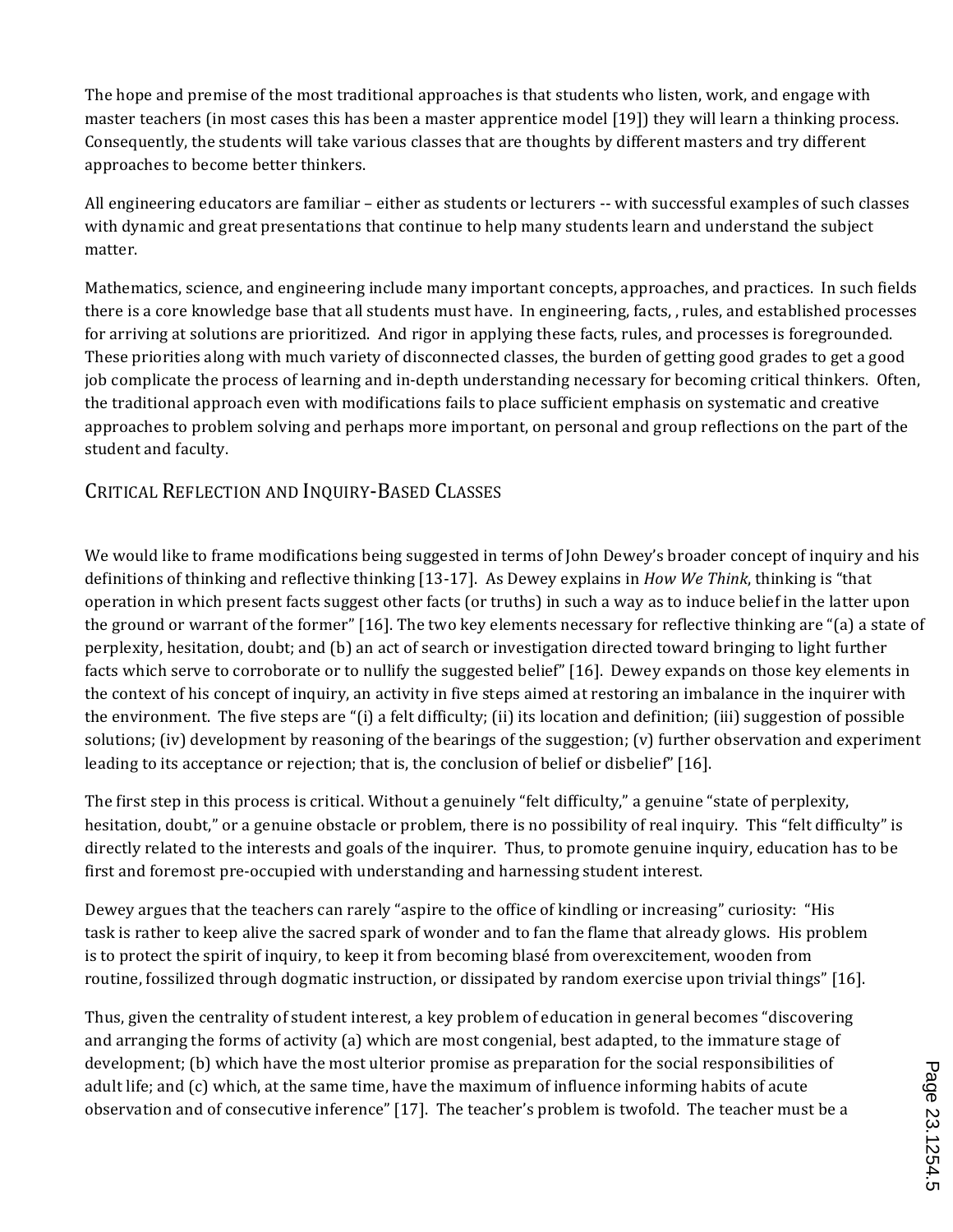student of "individual traits and habits; on the other side, he needs to be a student of the conditions in which individual powers habitually express themselves" [17].

#### *DEFINITION,OF,CRITICAL,VERSUS,UNCRITICAL,THINKING:*

Assuming that student's interests have been engaged and a genuine difficulty emerging from the student's constellation' of interests and concerns has emerged, the stage is set for the possibility of critical reflection. Given this genuinely "felt difficulty," the inquirer will want "some way out—the formation of some tentative plan or project, the entertaining of some theory which will account for the peculiarities in question, the consideration of some solution for the problem" (12). Where do these "suggestions" come from? Dewey says from "past experience and prior knowledge," in other words, "analogous" situations and experiences present in the imagination. In terms of pedagogy this suggests that education should strategically aim (A) to tap into as broad a pool of ideas students have with them and (B) to create conditions to broaden and expand the students' pool of ideas. Dewey also argues the difference between critical and uncritical thinking emerges can be discerned at this stage of inquiry. To accept the first suggestion one encounters indicate uncritical thinking, the minimum of reflection." Critical thinking means'

> "To turn the thing over in mind, to reflect, means to hunt for additional evidence, for new data, that will develop the suggestion, and will either, as we say, bear it out or else make obvious its absurdity and irrelevance.... The easiest way is to accept any suggestion that seems plausible and thereby bring to an end the condition of mental uneasiness. **Reflective thinking is always more or less troublesome because it involves overcoming the** inertia that inclines one to accept suggestions at their face value; it involves  $willingness to endure a condition of mental unrest and disturbance. *Reflective*$ **thinking, in short, means judgment suspended during further inquiry; and suspense is likely to be somewhat painful ....** [T]he most important factor in the training of good mental habits consists in acquiring the attitude of suspended conclusion, and in mastering the various methods of searching for new materials to corroborate or to refute the first suggestions that occur. To maintain the state of doubt and to carry on systematic and protracted inquiry  $-$  these are the essentials of thinking." (16)

Suggestions and inferences depend on "(a) a certain fund or store of experiences and facts from which suggestions proceed (b) promptness, flexibility, and fertility of suggestions; and (c) orderliness, consecutiveness, appropriateness in what is suggested." The teacher's role has to be framed in terms of a clear understanding that it is the student who needs to experience and enact inquiry.

## *DEWEY,ON,RHETORIC,AND,LECTURE*

These key Deweyan observations suggest pedagogic environments like studios, a topic the authors have explored elsewhere. But they also suggest modifications to existing pedagogic environments. Since Dewey' also'devotes' a chapter to discussing communication of information, we will summarize this material before' getting to specific suggestions. Although Dewey argues that students must do their own research by identifying problems and centering their studies of subject matter on solving those problems, he acknowledges that not everything can be studied that way. "The field of fact open to any one observer by himself," he writes, "is narrow" [16] we need to renumber these. He writes, "No educational question is of greater'import'than'how'to'get'the most logical good out of learning through transmission from others" [17]. He notes, "the material supplied from the experience of others is *testimony*: that is to say, *evidence*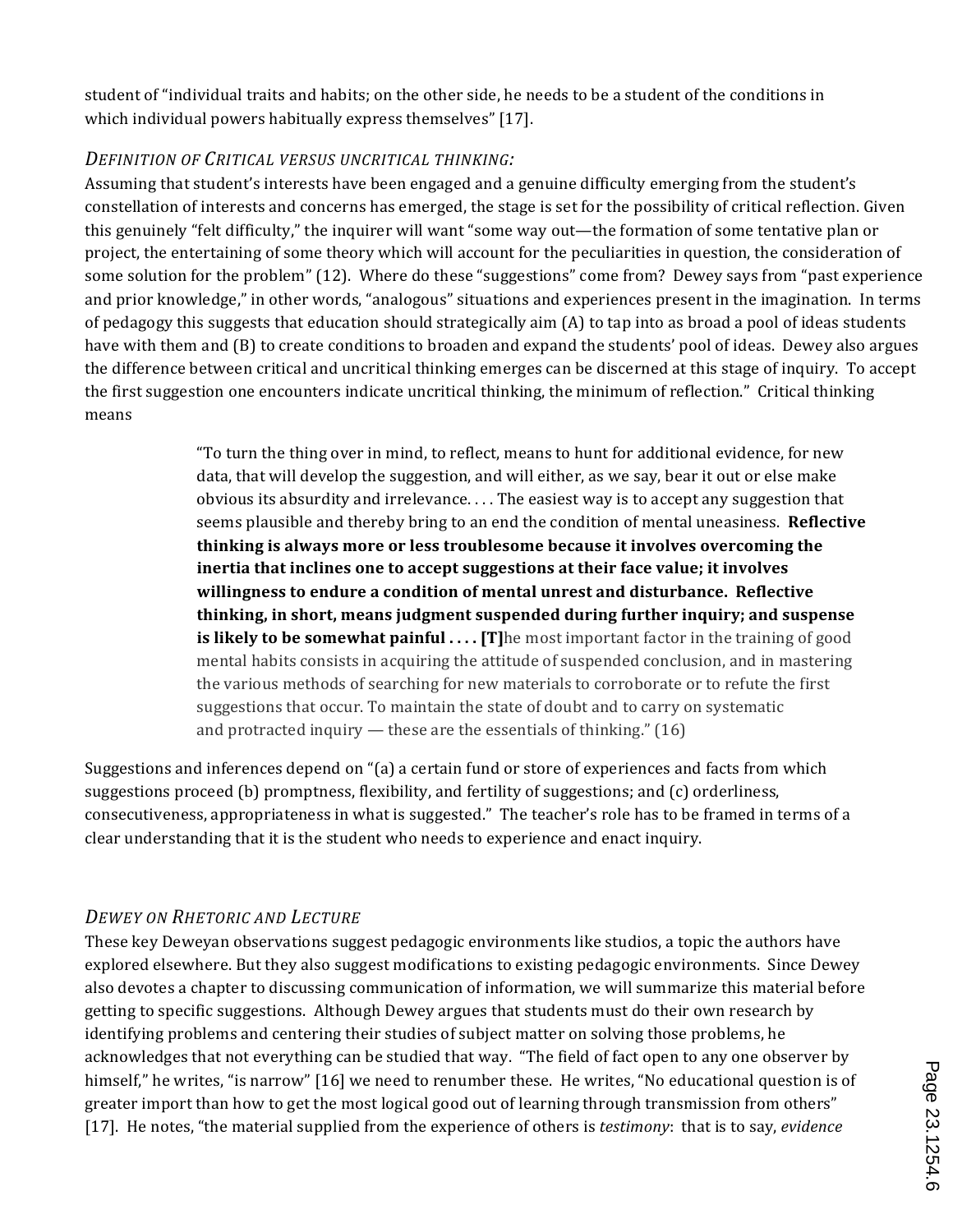submitted by others to be employed by one's own judgment in reaching a conclusion" [17]. He sets three conditions'for'pedagogically'sound'communication'of'this'kind'of'evidence:''

- 1. The communication of material should be *needed*. "For teacher or book," he writes, "to cram pupils with facts which, with little more trouble, they could discover by direct inquiry is to violate their intellectual integrity by cultivating mental servility" [17].
- 2. "Material should be supplied by way of stimulus, not with dogmatic finality and rigidity. When' pupils get the notion that any field of study has been definitely surveyed, that knowledge about it is exhaustive and final, they may continue docile pupils, but they cease to be students" (198).
- 3. "[M]aterial  $\ldots$ : should be relevant to a question that is vital in the students own experience.... Instruction in subject-matter that does not fit into any problem already stirring in the student's own experience, or that is not presented in such a way as to arouse a problem, is worse than useless for intellectual purposes" [16].

### *LINK,TO,REFLECTION,ACTIVITIES*

The premise of inquiry based classes requires a proactive role by the lecturer and the lecturer team to periodically seed the students reflective activities with probing, engaging, and open-ended questions to allow students to reflect on the material, cooperate with each other and share perspectives on the material. As a result the students will re-examine and re-express the concepts in terms of their personal perspectives and experiences. This is what concept maps, memory maps, and similar tools do in most cases. Students should also work on verbal, written, drawing, and other communications venues to express their thoughts. The essential part is that their work needs to be reviewed and critiqued by an experienced instructor or instructional team. In inquiry-based classes the instructor' or instructional team will need to provide very frequent feedback to students in their journeys of discovery.

#### THE ROLE OF REFLECTION AND FEEDBACK

#### *PROBLEM,OF,OVER,PACKED,CURRICULUM*

All of the engineering educators know that it is not practical to teach all that we want to the students to know within the 4 years of college life. Many institutions have been trying to change their curricula to address this issue. In all cases, the solutions have been to reduce the required material, knowing that these may be occasional shortcoming, and allow students to focus on their interests and future aspirations [12]. But much more needs to be done to infuse the classroom with practical inquiries.

## *DEVELOPING,A,SENSE,OF,PRIDE,AND,*OWNERSHIP *IN,STUDENTS, NEED,TO,TRANSFORM,STUDENT, BELIEF,STRUCTURE*

Perhaps the most important challenge for all educators is to help students have a sense of ownership of the material that is needed to be experts in a field. As long as students do not feel connected and emotionally committed to the material and the subject this goal is not really achieved. So, the challenge for most of us is to transform'some'of'our'students' basic assumptions about the field. For many, students are in engineering to end up with "good," stable, and well-paying jobs. However, we can make a stronger case that these goals are not in opposition to the key mission of engineering as a profession: To change the world for the betterment of humanity. We need to encourage students to take discrete actions to be proud of their work, understand professionalism, be lifelong learners, and passionately pursue their interest and desires.

Thinking, critical thinking, and progressing to be lifelong learning begin with reflective thinking. All experts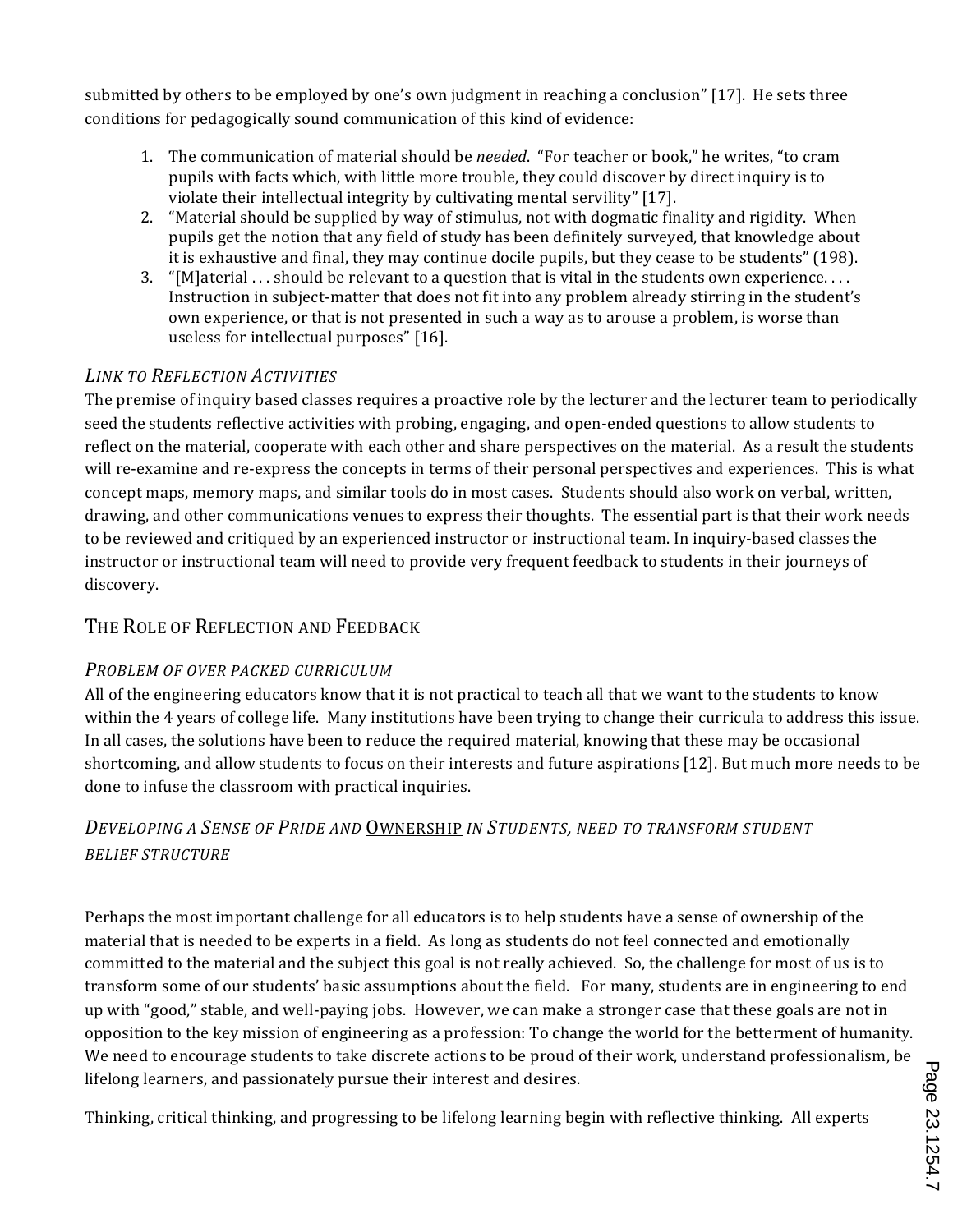remember the teacher(s) who initiated and seeded their transformation. They can also remember going through steps of trial and errors on they found their way to their current state.

And we believe that a first, best step towards transforming engineering classes to become more inquiry-based is to incorporate many systematic, well planned, and connected series of reflective and collaborative activities in traditional classes (mostly in class, followed by out of class assignments). Many educators have included collaborative learning [12] in classes and lectures, but there are few systematic approaches to inquiry-based reflective thinking.

#### **START FROM BASICS OF ENGINEERING**

Reflective thinking activities should continue to be focused on basic concepts covered in engineering lectures. The criteria that help the instructor decide the reflective activities should begin with the class, the discipline, and fundamental concepts that are shared and necessary within each field of study. Each instructor needs to identify the major concepts, ideas, formulations, and definitions that are used in all subjects in the area. Reflective and inquiry-based thinking need to be seeded by in-class activities that are initiated from basic definitions and progress toward more advanced conceptualization and applications.

However, the instructor needs to establish and become engaged in a learning culture that will appreciate and value all personal and group activities that take place in and out of class. Reflective activates need to be defined, described, discussed and practiced on a regular basis.

### *EXAMPLE,OF,ELECTROMAGNETISM*

Let us focus on one of the most difficult subjects of electrical engineering, Electromagnetism (EM). The basics of EM are the practical foundations of electrical engineering. The definitions of electric field, electric potential, magnetic field, Faraday's law of induction, Ampere's Law, eddy current and losses, and basics of waves and fieldmaterial-interactions are infused in all areas of electrical engineering. This is also true in multidisciplinary areas such as bioengineering and related areas. However, due to the emphasis of the rigorous mathematics in the traditional EM classes, the basic ideas are not in the conceptual repertoire and the foundational knowledge base and skill-sets of most of the graduating students.

- 1. In order to make students have a better retention of any material they need to be engaged with it, value it, play, fail, redo, and have fun doing it. The reflective activities, and collaborative exercises that are based on emphasizing the main concepts would to other classes
- 2. How better understanding of the definitions can help in practical experimental, design, and critique activities.
- 3. Identify some examples/possibilities where lack of deep understanding (of the definitions) can lead to major design flaws and failures
- 4. Others.... Each faculty and student groups can add to and enrich this list by their research, experience, and'projects.

These activities need to be frequently presented in the class. Students need to reflect on them personally as well as write and talk about them. It is also important that they reflect in collaboration with other students.

It is critical that the instructor or the instructional team review the writings and reflections of each student individually, to monitor the progress and engagement, and to plan the next set of activities based on the findings of the previous ones. help immensely to rectify this shortcoming.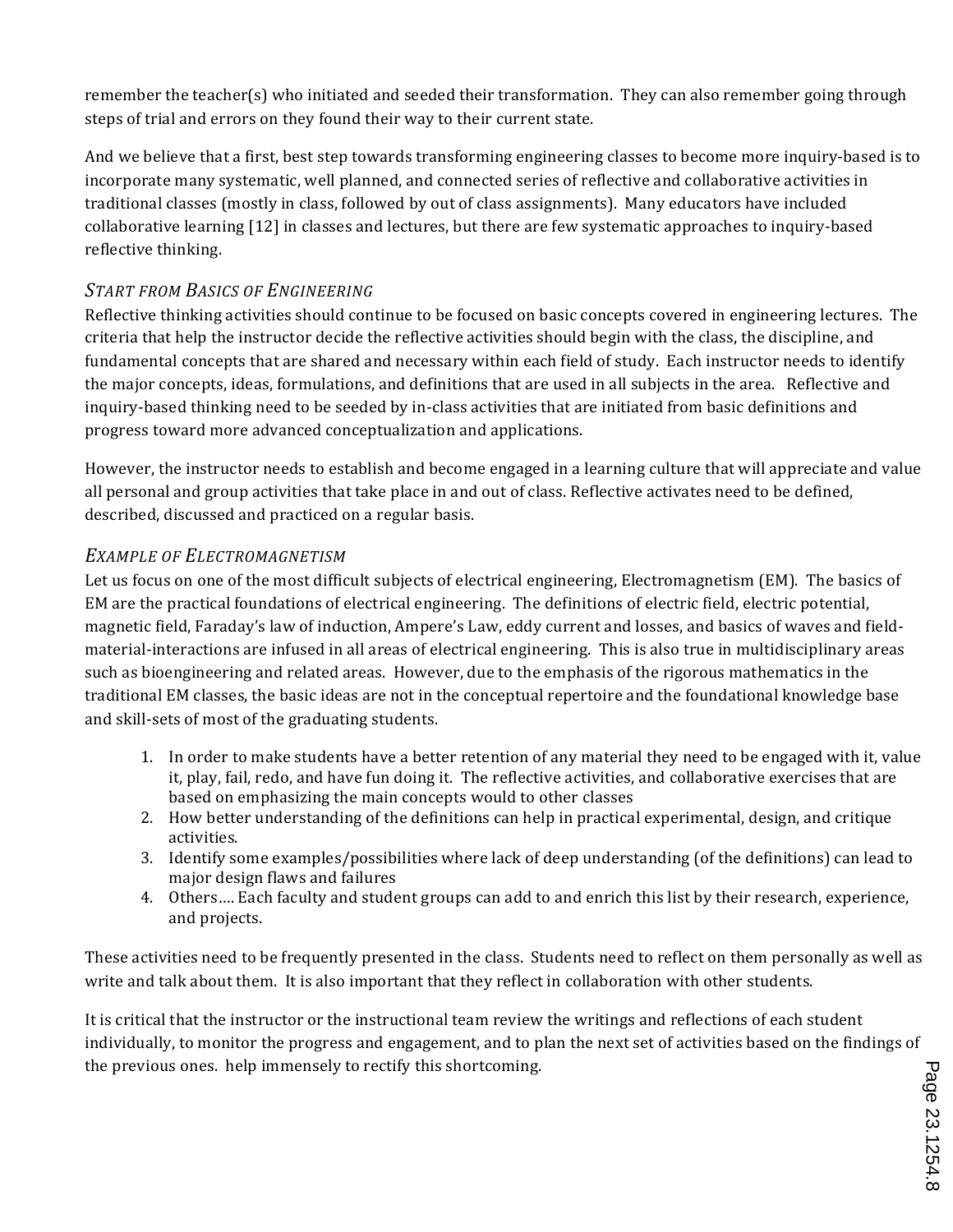The instructor needs to have the following progression in mind:

- 1. Basic concept and definition
- 2. Rewording and connecting definitions
- 3. Applications that would help us use and understand the definition
- 4. Myths about the concept and definition
- 5. The general mathematics that are used together with the definition
- 6. How better definition can help synthesize the subject in the class

We should remember that the longest walks have to be achieved one step at the time. This is true for all reflective processes added to each class, the instructional team needs to be patient and wise as it provides feedback.

Conditions for inquiry are created when we ask students to identify the difficulty with the material at hand, try to solve it in more than one way by tapping into their pool of knowledge and experiences, examine their solutions, critique their work and others' solutions, and throughout not be afraid of making mistakes. These are essential values for this process.

In order to encourage our students to reflect, we need to promote an appreciation for the value of doubt and some disorientation. Inquiry requires an appreciation for failure as one of the most important tools for understanding and that real failure comes from not trying ideas. In this process, instructors cannot help students if students do not openly communicate what their thoughts, their questions, and their understanding of the concepts. It should be noted that this is the major promise of reflected thinking and inquiry based learning and cannot be neglected by the educators nor the students. Getting students to openly communicate has to also be linked to a nonthreatening environment and class culture that is set and maintained by the instruction team.

Having an open mind, patience, multiple available perspectives, and repeated processing as we enhance the content are key points of success. We propose that every class at all levels needs to include in most lectures (if not all of them) student reflective activities to engage in the above-described critical examination of student knowledge. The authors together with many different colleagues all over the world are utilizing different versions of this process.

## EXPERIENCE WITH TECHNOLOGICAL LITERACY AND COMPETENCY CLASSES

Let us focus again on the major concepts of electromagnetism (EM). As we explained, the traditional engineering approach to EM that engages with necessary rigorous mathematical manipulation does not help students retain the basics of the field far beyond the class. When reflective approaches and inquiry-based seeding of ideas have been added to such classes the results have been much more successful and students have been much more satisfied.

## *EXAMPLE,FROM,THE,CLASS,OF,ONE,AUTHOR*

One of the authors teaches a class on practical and application-based electromagnetism for non-electrical engineering students. During the same term he instructs the traditional EM class for electrical engineers. In addition, in a class that is taught for non-engineering students (the class is called "How Things Work" and most students are from the Department of Industrial Design in the College of Design) there is a section about EM and practical aspects of the field in order to prepare students for explanations of observed phenomena in everyday gadgets.'

The above three classes cover the spectrum from deep technological competency (electrical engineering EM) to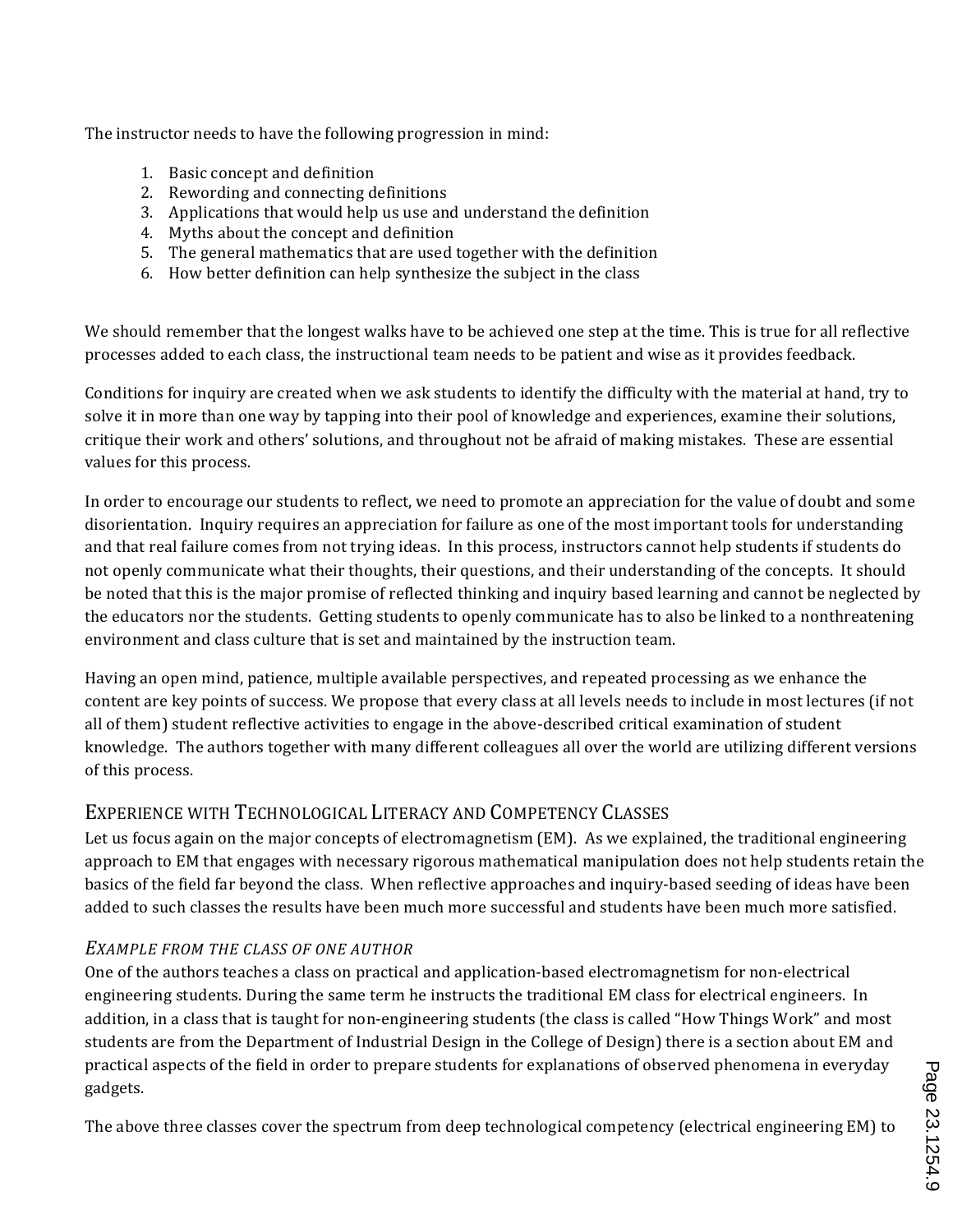deep technological literacy (the class for the design college), and the class for non-electrical engineers fits in between, with more tendency to the engineering side (most students are from different fields in engineering or related areas). Repeated observation indicate that the **students in the non-electrical engineering class do remember more concepts, get excited about their final projects (about applications of EM), and are much more active in learning, challenging, and engaging with the class**. The technological literacy students were also more interested and engaged with the subject. The majority of them appreciated the ideas and got engaged much more with the material than did electrical engineering students.

The key-differentiating factor between these sets of courses was that the non-electrical-engineering classes included many reflective activities. It is interesting that the idea of including reflective thinking to promote technological literacy was first introduced to the non-engineering students. The results based on the students' engagement, excitement, and projects that they did were eye opening. The first trial of this process was added to the EM class for non-electrical engineering students. The addition not only helped student engagement in the class, but also engaged students beyond the class. The class became one of the most interesting and impactful classes that more than a few students would remember in their exit interview. Consequently, the instructor added more reflective activities into the electrical engineering class, and the result was much more effective retention of knowledge and excitement.' And according to anecdotal evidence from accounts of students and other faculty in the program, students also showed more continuous appreciation for the use of the concepts in other classes that they took in their programs.

### APPROACHES IN THE LABORATORY AND HOMEWORK ASSIGNMENTS

Laboratory activities, which often complement lectures, can easily include open-ended questions.' Many of our current engineering labs do that. However, in this approach it is important to see students' reflections while they are in the lab. It is vital to ask them to write (reflect) about some of the issues or concepts that were covered in the lecture and the previous lab. The goal is to examine students reflections regarding the material and concepts. This information's hould'be used to *improve* the lectures and labs. It is also important to have regular and frequent feedback to help each student advance their knowledge base and their visions. The final goal is to have students develop their own processes of thinking and their own perspectives of the material.

The laboratory report is an important part of the student reflection and growth. The assignments should include questions with open-ended answers, and a few questions that would force the student to provide the way they think about the subject. Feedback on such questions would be essential to help them develop their conceptual and practical framework of the subject. Encouraging the students to relate their learning in the laboratory and assignments to the material and discussions in the lecture, in other classes, as well as some of the technological applications that they have seen would also be a beneficial reflection and integration.

The assignments need to balance the practice and rigor with research, knowledge integration and student development. A part of the assignments need to help students probe deeper into some of the major items that personal and group reflections in the class shed lights on.

#### THE FEAR AND THE HEART OF THE ISSUES

Many instructors may be reluctant to move toward inquiry-based learning and approaches in the engineering' classes. There would be many issues that could hunt the early adaptors. With careful implementation all of the following issues can be addressed and resolved.

- a) What if we cannot really cover all the material that needs to be covered?
- b) What if the students do not really learn?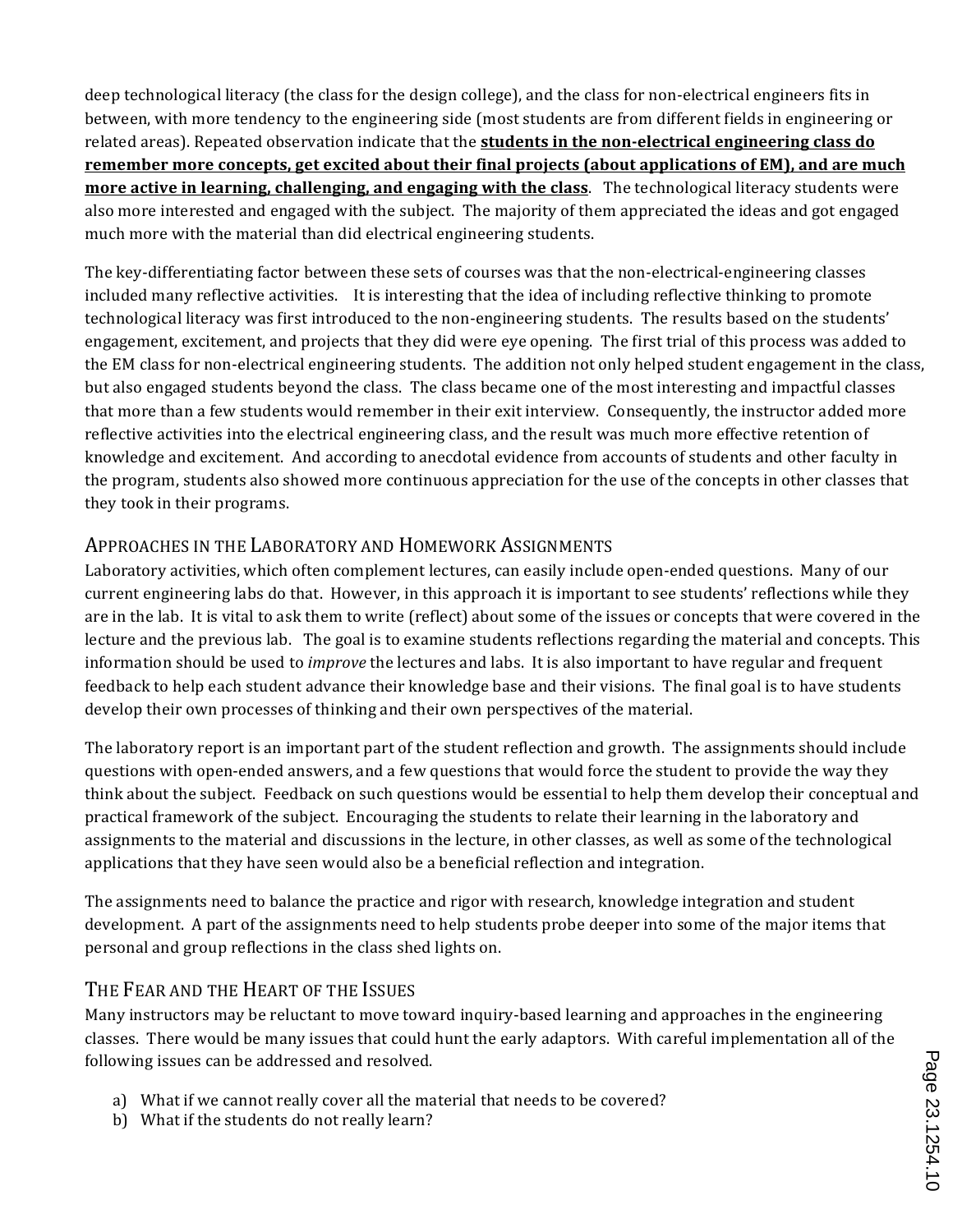- c) What if the people in the industry (or our colleagues) would not approve of the method?
- d) What about ABET? Can we really do well with ABET if we follow in this?

All of the above questions are important. It would take time for each instructor to implement this process into his or'her' teaching activities. This should be done with open communications with the students, with other faculty, and with the industrial partners. The feedback from all of the constituents is valuable in this process and must be systematically reviewed to make appropriate modification.

Finally, an effective assessment process needs to be created. The subject of creative assessment is beyond the scope of this paper and needs to be addressed in depth in other publications.

### **CONCLUSIONS**

This paper proposes a systematic methodology to transform traditional engineering classes to more inquiry-based systems-level classes that are according to Deweyan pragmatic methodology. By nature, engineering education is a fertile land for pragmatic philosophical approaches. The challenge is to make practical transformation in meaningful ways and preserve the essence of engineering education. This paper reviewed the traditional engineering classes and some of the challenges that are facing engineering education for the early decades of the 21<sup>st</sup> century. A need for changes in our approach was identified and discussed. Such changes include well-planned, systematic activities in engineering classes that would encourage open-ended questions, and student personal and group reflective thinking is proposed as a viable solution.

#### ACKNOWLEDGEMENTS

The authors would like to acknowledge Mr. John Pritchard for his great help and assistance for development of this paper.

This work was supported by the National Science Foundation under awards: DUE 0837314 and DUE-0920164. Any opinions, findings, and conclusions or recommendations expressed in this material are those of the authors and do not necessarily reflect the views of the National Science Foundation.

#### **REFERENCES**

- [1] Terman, F.E "A Brief History Of Electrical Engineering Education," Proceedings of the IEEE, Vol. 86, Iss. 81998, pp 1792-1800
- [2] Grayson, L. P. "The making of an engineer," John Wiley and Sons, inc, NY, 1993.
- [3] Higley, K. A Marianno, C. M. "Making engineering education fun," Journal of Engineering Education, 2001, pp105-107
- [4] Tryggvason, G., Apelian, D. "Re-Engineering Engineering Education for the challenges of the  $21$ <sup>st</sup> century," JOM, October 2006, pp 14-17.
- [5] T.L. Friedman, The World Is Flat: A Brief History of the Twenty-First Century (New York: Farrar, Straus' and Giroux, 2005.
- [6] Rising Above The Gathering Storm: Energizing and Employing America for a Brighter Economic Future(Washington, D.C.: National Academy of Sciences, 2005), www.nap.edu/catalog/11463.html.
- [7] Tapping America's Potential: The Education for Innovation Initiative (Washington, D.C.: Business Roundtable, 2005), www.businessroundtable.org/pdf/ 20050803001TAPfi nalnb.pdf.
- [8] The Engineering Workforce: Current State, Issues, and Recommendations. Final Report to the Assistant' Director of Engineering (Arlington, VA: National Science Foundation, 2005), www.nsf.gov/attachments/104206/public/Final\_Workforce.doc.
- [9] The Engineer of 2020: Visions of Engineering in the New Century (Washington, D.C.: National Academy of Engineering, 2004), www.nap.edu/catalog/10999.html.
- [10] Educating the Engineer of 2020: Adapting' Engineering Education to the New Century (Washington, D.C.: National Academy of Engineering, 2004), http://fermat.nap.edu/catalog/11338.html.